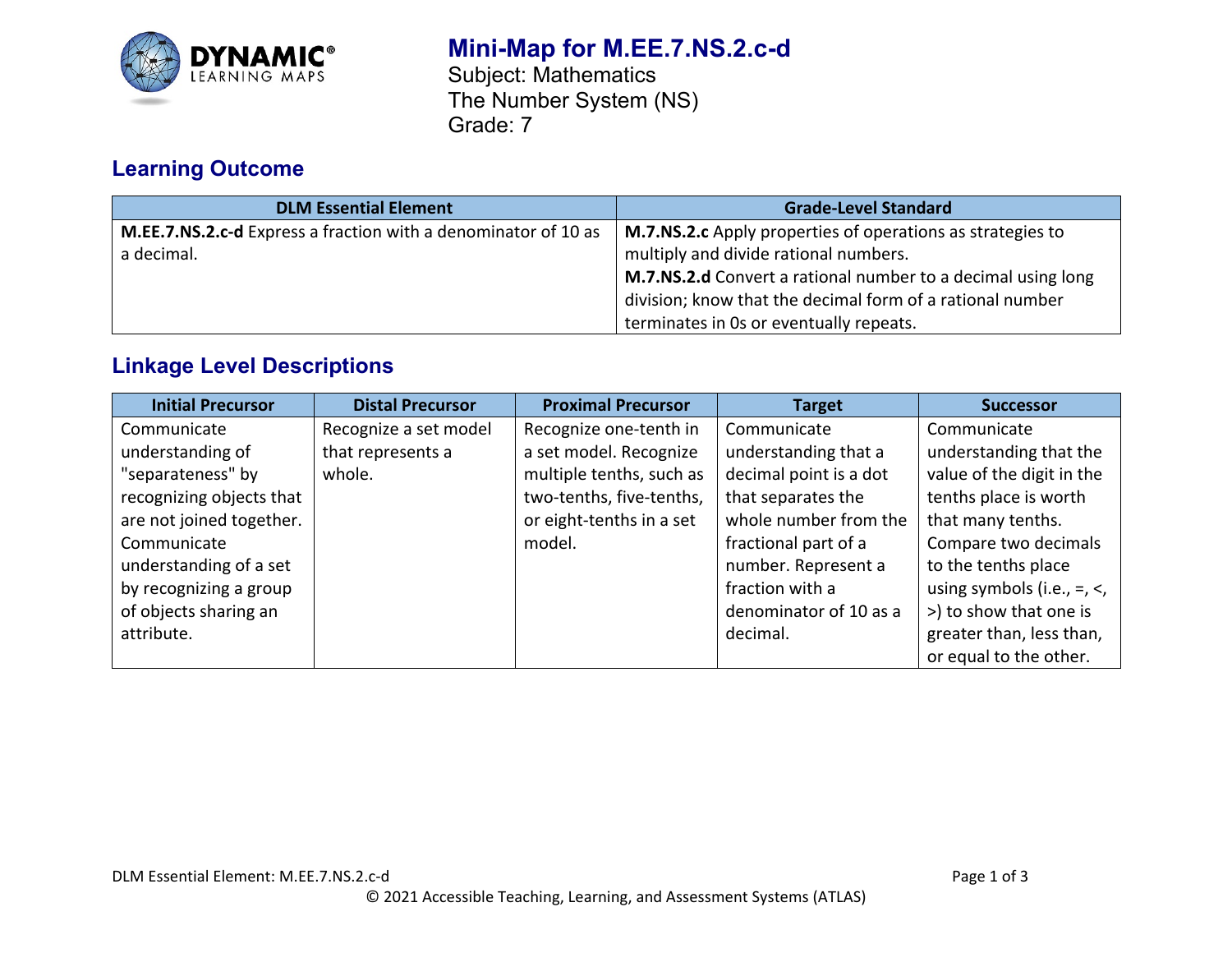## **Initial Precursor and Distal Precursor Linkage Level Relationships to the Target**

Expressing a fraction as a decimal requires a student to be able to recognize that two or more sets or groups of items exist. Work on this skill using a variety of sets. Help students recognize when items are grouped together into a set or separated out. As educators present a set, they label it (e.g., two balls, one marker, three CDs), count the items, label it again, and encourage students to use numerals to label and count the separate sets. Use tools like the ten-frame to point out whole and parts (e.g., a set of 9 is part of 10).



### *How is the Initial Precursor related to the Target? How is the Distal Precursor related to the Target?* As students work toward a greater understanding of sets, educators will provide students with many set models (see below) of fractions using the same unit fraction, either halves, thirds, fourths, or tenths. Students will work on identifying the whole.



## **Instructional Resources**

#### **Released Testlets**

See the [Guide to Practice Activities and Released Testlets.](https://dynamiclearningmaps.org/sites/default/files/documents/Manuals_Blueprints/Guide_to_Practice_Activities_and_Released_Testlets.pdf)

#### **Using Untested (UN) Nodes**

See the document [Using Mini-Maps to Plan Instruction.](https://dynamiclearningmaps.org/sites/default/files/documents/Using_Mini_Maps_to_Plan_Instruction.pdf)